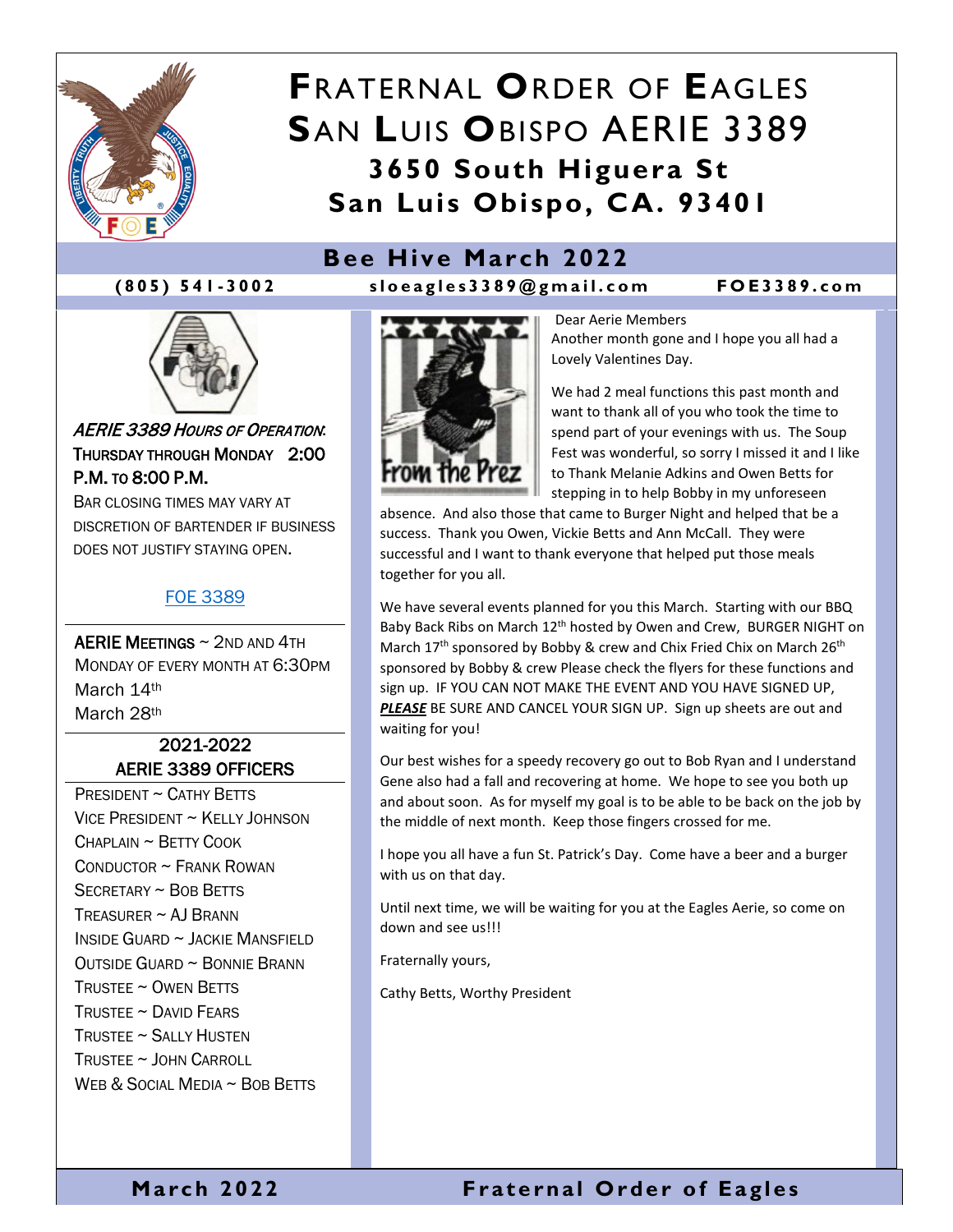

2-3 HERB G 2-4 CHASE M 2-5 JACKIE M 2-6 MIKE K 2-7 TOM K 2-10 RICHARD V  $2-11$  J.B. 2-12 CHUCK M $\hat{H}$ 2-13 HOLLIE W 2-14 DONN H 2-17 DAVID F 2-18 JACKIE M 2-19 OWEN B 2-20 KIM R 2-21 JAMI Z





**MATTHER JAMES B ROBERT P** FRED D **JAMES C JAMES B ROGERF CHASE M FRANK R STANI FY H DEBBIE G** 

Happy Birthday

**DART TOURNAMENT EVERY SUNDAY, BUY IN \$5 RANDOM DRAW FOR** 





Our Dart Board & pool table are OPEN again for your use.







**PLEASE CONSIDER MAKING A DONATION** TO AERIE 3389 TODAY!

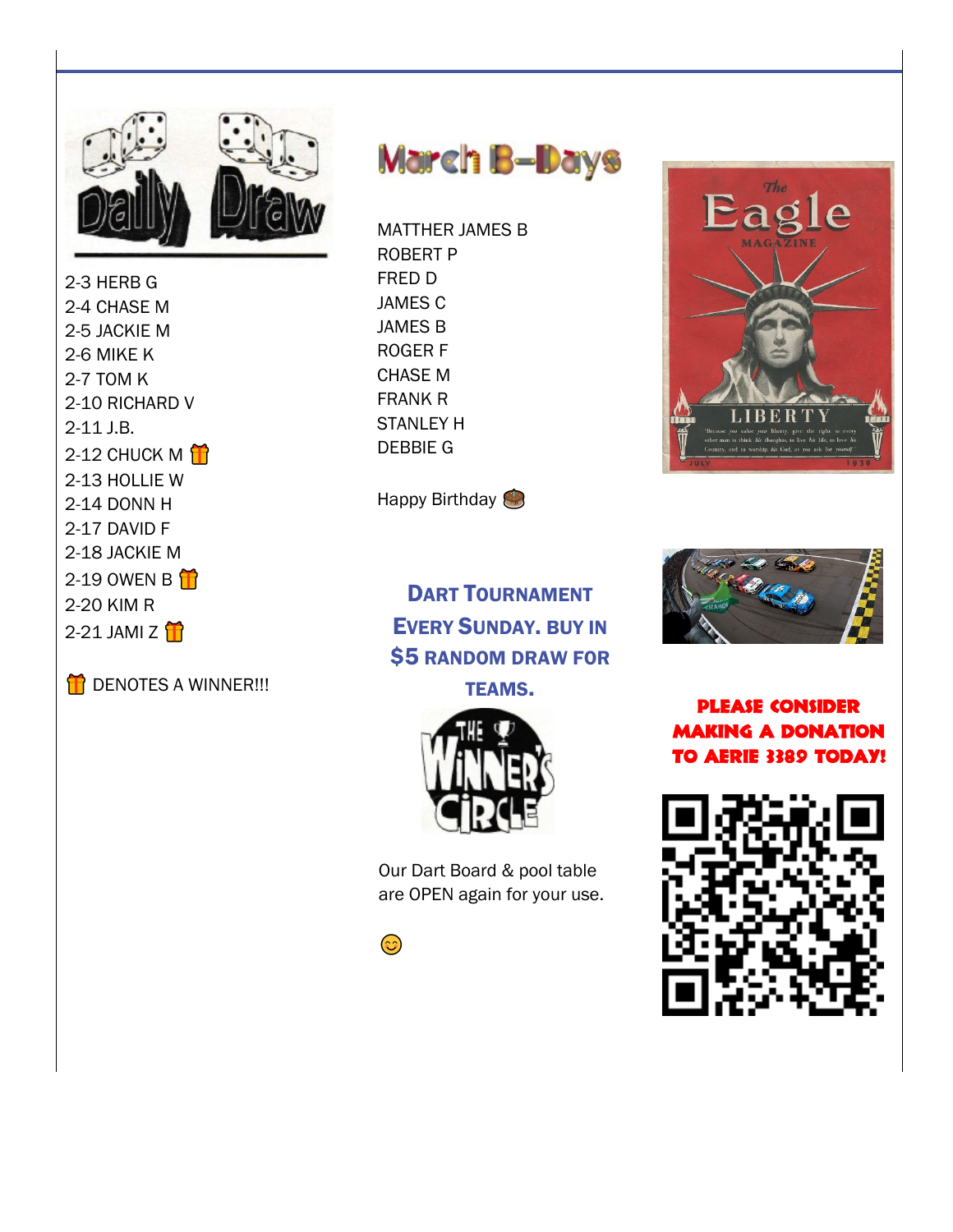

Baby Back Ribs: \$15.oo Sat. March 12, 2022 @ 4:00-5:30pm Owen & Crew



Aerie 3389 Meeting: Mon. March 14, 2022 @ 6:30pm



Thursday Burger Night: Thur.. Februay 17, 2022, 4:00 - 6:00pm Bob & Family



Chix Fried Chix \$13.oo Sat. March 26, 2022 @ 5:00 - 6:30pm Bob & Crew



Aerie 3389 Meeting: Mon. March 28, 2022 @ 6:30pm

Our Online Events Calendar at [https://foe3389.com](https://foe3389.com/?post_type=tribe_events) has the most up-to-date, reliable information available.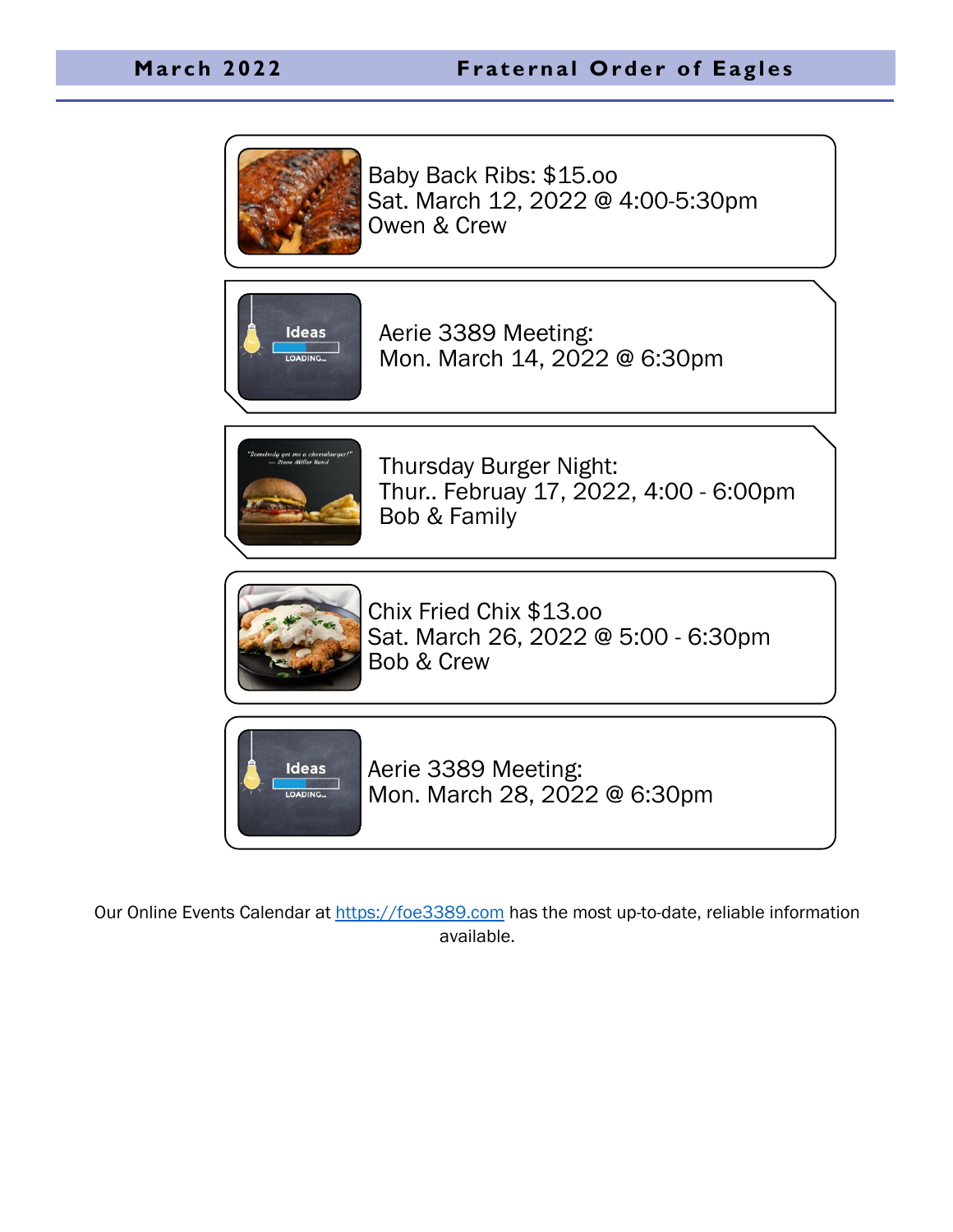#### **March 2022 Fraternal Order of Eagles**